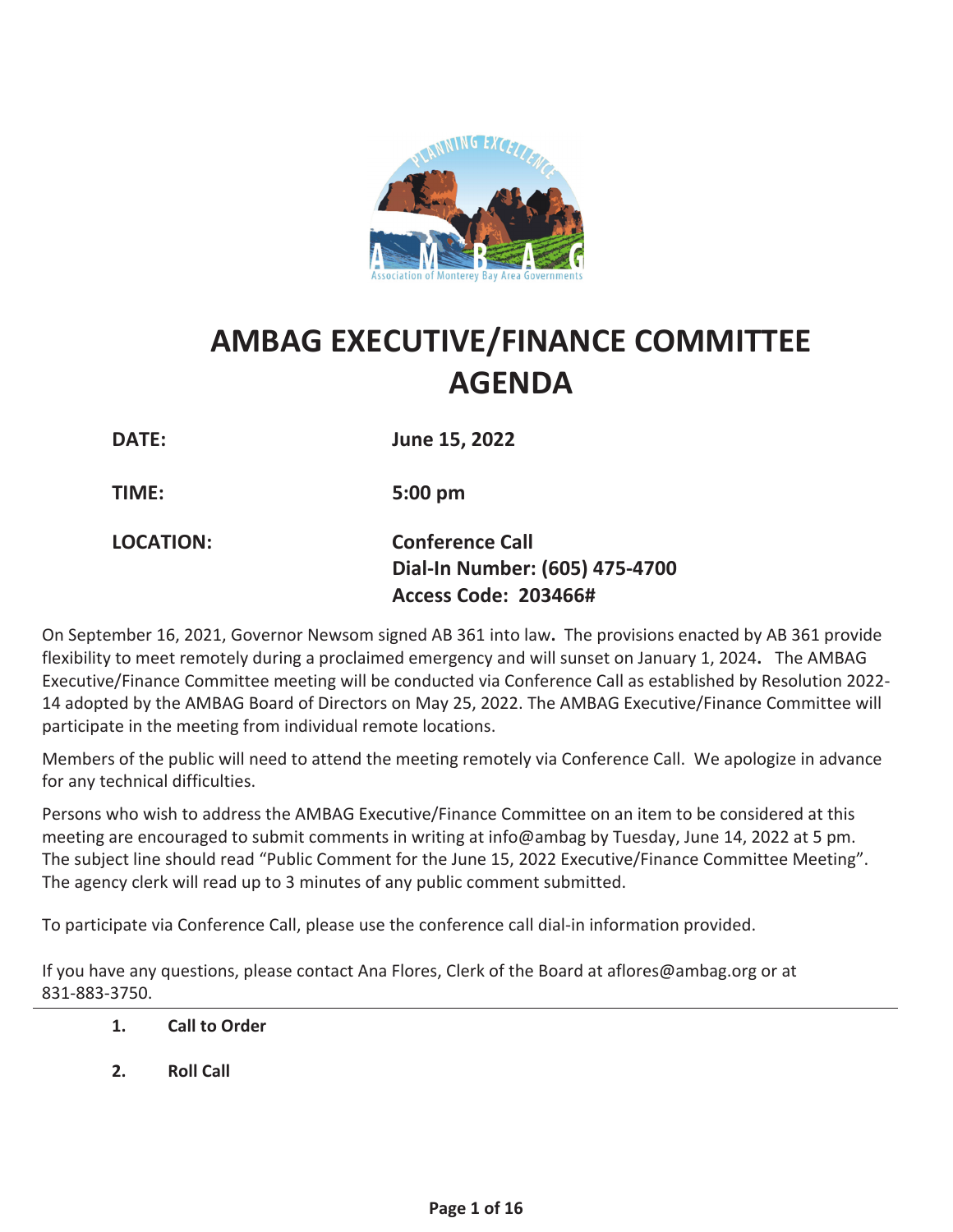**3. Public Comment (A maximum of three minutes on any subject not on the agenda)**

## **4. Consent Agenda**

## **Recommended Action: APPROVE**

**Note:** Action listed for each item represents staff recommendation. The Executive/Finance Committee may, at its discretion, take any action on the items listed in the agenda.

## **A. Draft Minutes of the May 11, 2022 Meeting**

Approve the draft minutes of the May 11, 2022 meeting. (Page 3)

## **B. Resolution in accordance with AB 361 regarding the Ralph M. Brown Act and Finding of Imminent Risk to Health and Safety of In-Person Meetings as a Result of the Continuing COVIDͲ19 Pandemic State of Emergency Declared by Governor Newsom**

Adopt a Resolution 2022-6 in accordance with AB 361 regarding the Ralph M. Brown Act and finding of imminent risk to health and safety of in-person meetings as a result of the continuing COVID-19 pandemic state of emergency declared by Governor Newsom. (Page 5)

- **C. List of Warrants as of March 31, 2022** Accept the list of warrants. (Page 7)
- **D. Accounts Receivable as of March 31, 2022** Accept the accounts receivable. (Page 9)

## **5. Financial Update Report Recommended Action: INFORMATION**

• Maura F. Twomey, Executive Director

Receive the financial update report which provides an update on AMBAG's current financial position and accompanying financial statements. (Page 11)

## **6. Other Items**

## **7. Adjournment**

If requested, the agenda shall be made available in appropriate alternative formats to persons with a disability, as required by Section 202 of the Americans with Disabilities Act of 1990 (42 USC Sec. 12132), and the federal rules and regulations adopted in implementation thereof. If you have a request for disability-related modification or accommodation, including auxiliary aids or services, contact Ana Flores, AMBAG, 831-883-3750, or email aflores@ambag.org at least 48 hours prior to the meeting date.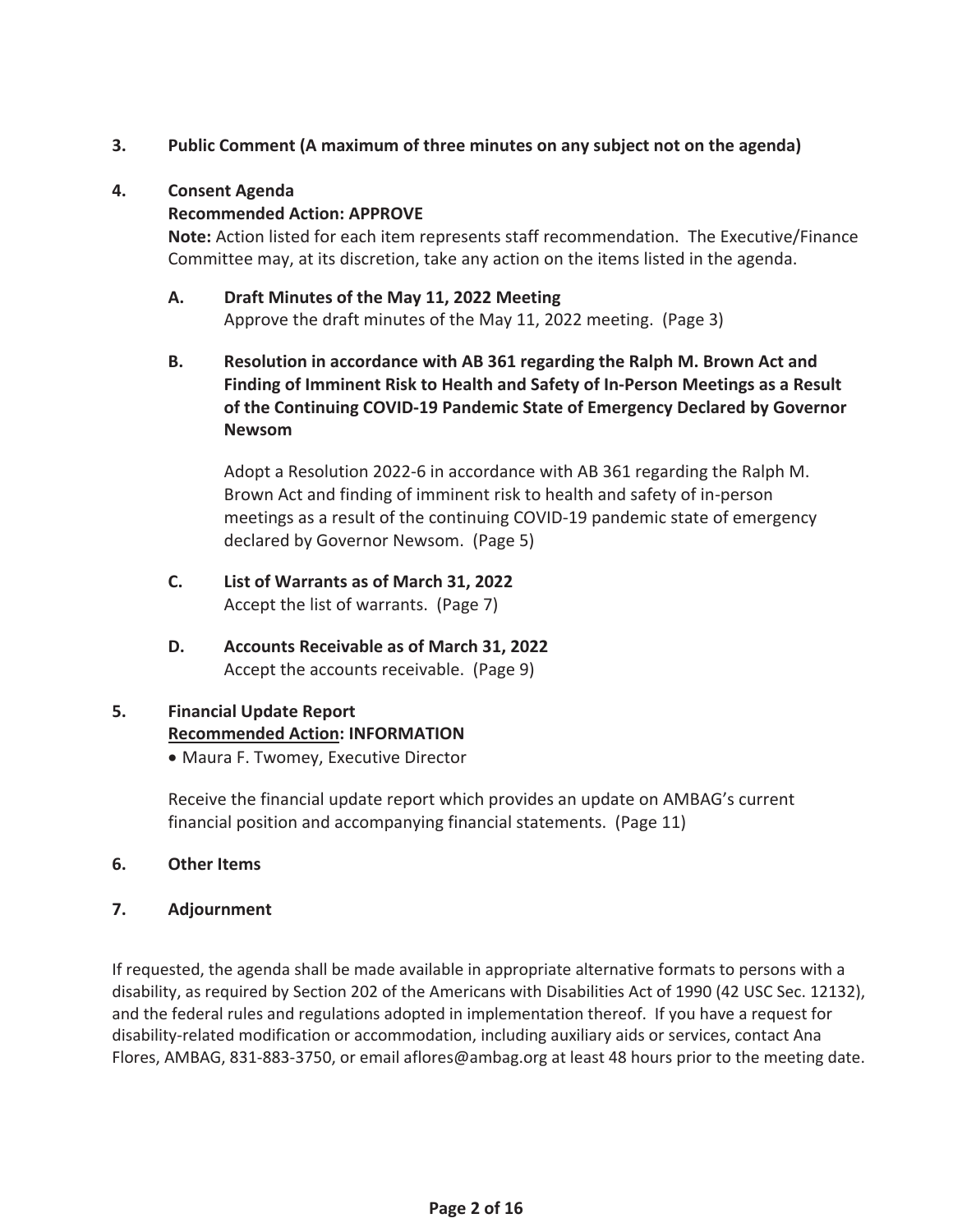# **DRAFT EXECUTIVE/FINANCE COMMITTEE MEETING MINUTES**

## **Conference Call**

## **May 11, 2022**

## **1. Call to Order**

The meeting was called to order by President Brown at 5:00 p.m.

## **2. Roll Call**

Present: **Directors Brown, Freeman, McAdams, McShane, and Smith** Absent: None **Others Present:** Maura Twomey, Executive Director

## **3. Public Comments**

There were no written or oral comments from the public.

## **4. Consent Agenda**

The following items were enclosed: 1) draft minutes of the April 13, 2022 meeting; 2) Resolution 2022-5 in accordance with AB 361 regarding the Ralph M. Brown Act and finding of imminent risk to health and safety of in-person meetings as a result of the continuing COVID-19 pandemic state of emergency declared by Governor Newsom; 3) warrants as of February 28, 2022; and 4) accounts receivable as of February 28, 2022.

## **Motion made by Director Freeman seconded by Director Smith to approve the consent agenda. The motion passed unanimously.**

## **5. Financial Update Report**

Maura Twomey, Executive Director, gave a report on AMBAG's current financial position. The accompanying financial statements were also discussed.

## **6. Other Items**

None.

### **7. Adjournment**

The meeting adjourned at 5:08 p.m.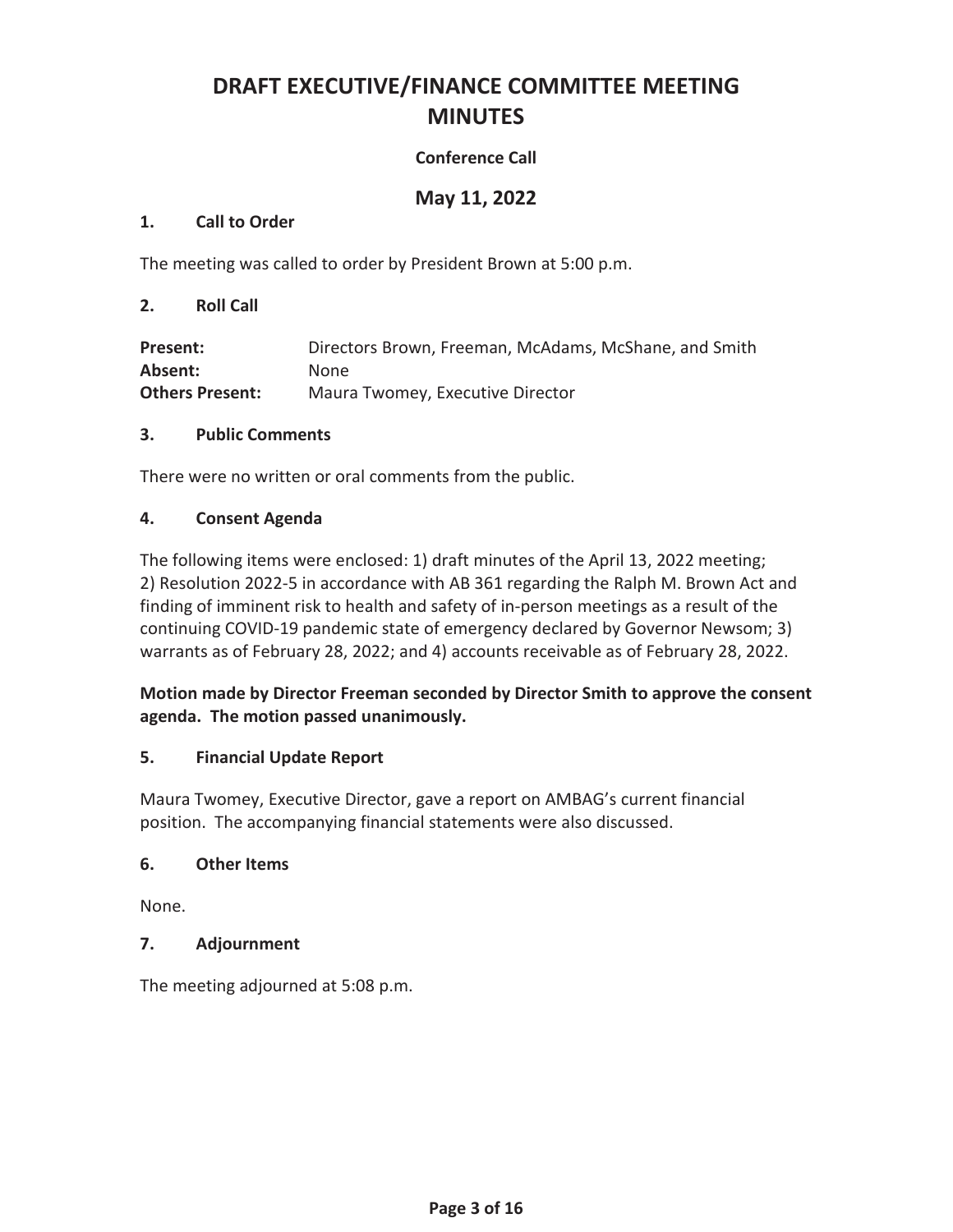## **DRAFT AMBAG EXECUTIVE/FINANCE COMMITTEE MEETING ATTENDANCE & VOTING RECORD**

## **MEETING DATE: \_\_\_ May 11, 2022\_\_\_\_\_\_\_\_\_\_\_\_**

|                   |                      | Attendance (Y= Present; AB= Absent) Voting (Y= Yes; N=No; A=Abstain) |                          |
|-------------------|----------------------|----------------------------------------------------------------------|--------------------------|
| <b>MEMBER</b>     | <b>AMBAG REP</b>     | <b>Attendance</b>                                                    | Item#4<br><b>Consent</b> |
| Capitola          | Kristen Brown        | Υ                                                                    | Υ                        |
| Monterey          | Ed Smith             | Υ                                                                    | Υ                        |
| Pacific Grove     | Jenny McAdams        | v                                                                    | Υ                        |
| <b>Salinas</b>    | <b>Steve McShane</b> | Υ                                                                    | Υ                        |
| San Juan Bautista | John Freeman         | v                                                                    | Y                        |
|                   |                      |                                                                      |                          |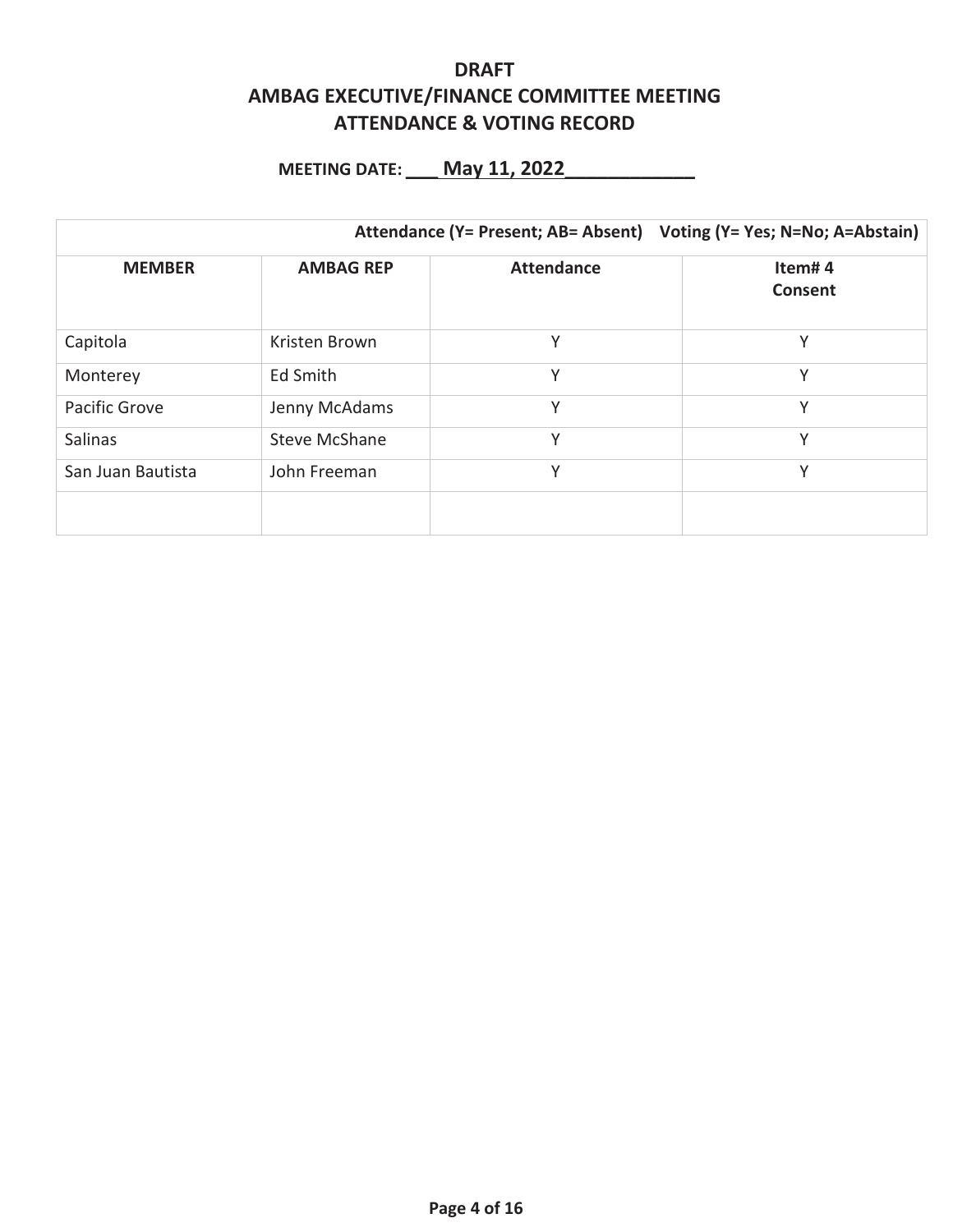## **A RESOLUTION**

## **OF THE ASSOCIATION OF MONTEREY BAY AREA GOVERNMENTS EXECUTIVE/FINANCE COMMITTEE ADOPTING A RESOLUTION REGARDING THE RALPH M BROWN ACT AND FINDING OF IMMINENT RISK TO HEALTH AND SAFETY OF IN-PERSON MEETING AS A RESULT OF THE CONTINUING COVID-19 PANDEMIC STATE OF EMERGENCY DECLARED BY GOVERNOR NEWSOM**

**WHEREAS,** on March 4, 2020, Governor Newsom issued a Proclamation of State of Emergency in response to the COVID-19 pandemic; and,

**WHEREAS,** the proclaimed state of emergency remains in effect; and,

**WHEREAS,** on March 17, 2020, Governor Newsom issued Executive Order N-29-20 that suspended the teleconferencing rules set forth in the California Open Meeting law, Government code Section 54950 et seq. (the "Brown Act"), provided certain requirements were met and followed; and,

**WHEREAS,** on June 11, 2021, Governor Newsom issued Executive Order N-08-21 that clarified the suspension of the teleconferencing rules set forth in the Brown Act, and further provided that those provisions would remain suspended through September 30, 2021; and,

**WHEREAS,** on September 16, 2021, Governor Newsom signed AB 361 that provides that a legislative body subject to the Brown Act may continue to meet without fully complying with the teleconferencing rules in the Brown Act provided the legislative body determines that meeting in person would present imminent risk to the health and safety of attendees, and further requires that certain findings be made by the legislative body every (30) days; and,

**WHEREAS,** California Department of Public Health ("CDPH") and the federal Centers for Disease Control and Prevention ("CDC") caution that the Delta and Omicron variants of COVID-19, currently the dominant strains of COVID-19 in the country, are more transmissible than prior variants of the virus, may cause severe illness, and that even fully vaccinated individuals can spread the virus (https://cdc.gov/coronavirus/2019-ncov/variants/delta-variant.html); and,

**WHEREAS,** other variants of COVID-19 exist, and it is unknown at this time whether other variants may result in a new surge in COVID-19 cases; and,

**WHEREAS,** the CDC has established a "Community Transmission" metric with 4 tiers designated to reflect a community's COVID-19 case rate and percent positivity; and,

**WHREAS,** Monterey County and San Benito County currently have a Community Transmission metric of "high" and Santa Cruz County currently has a Community Transmission metric of "medium"; and,

**WHEREAS,** due to the current pandemic situation, the CDC recommends that all persons, regardless of vaccination status, wear a mask based on your personal preference, informed by your personal level of risk. The public may choose to wear a mask or respirator that offers greater protection in certain situations, such as when you are with people at higher risk for severe illness, or if you are at higher risk for severe illness; and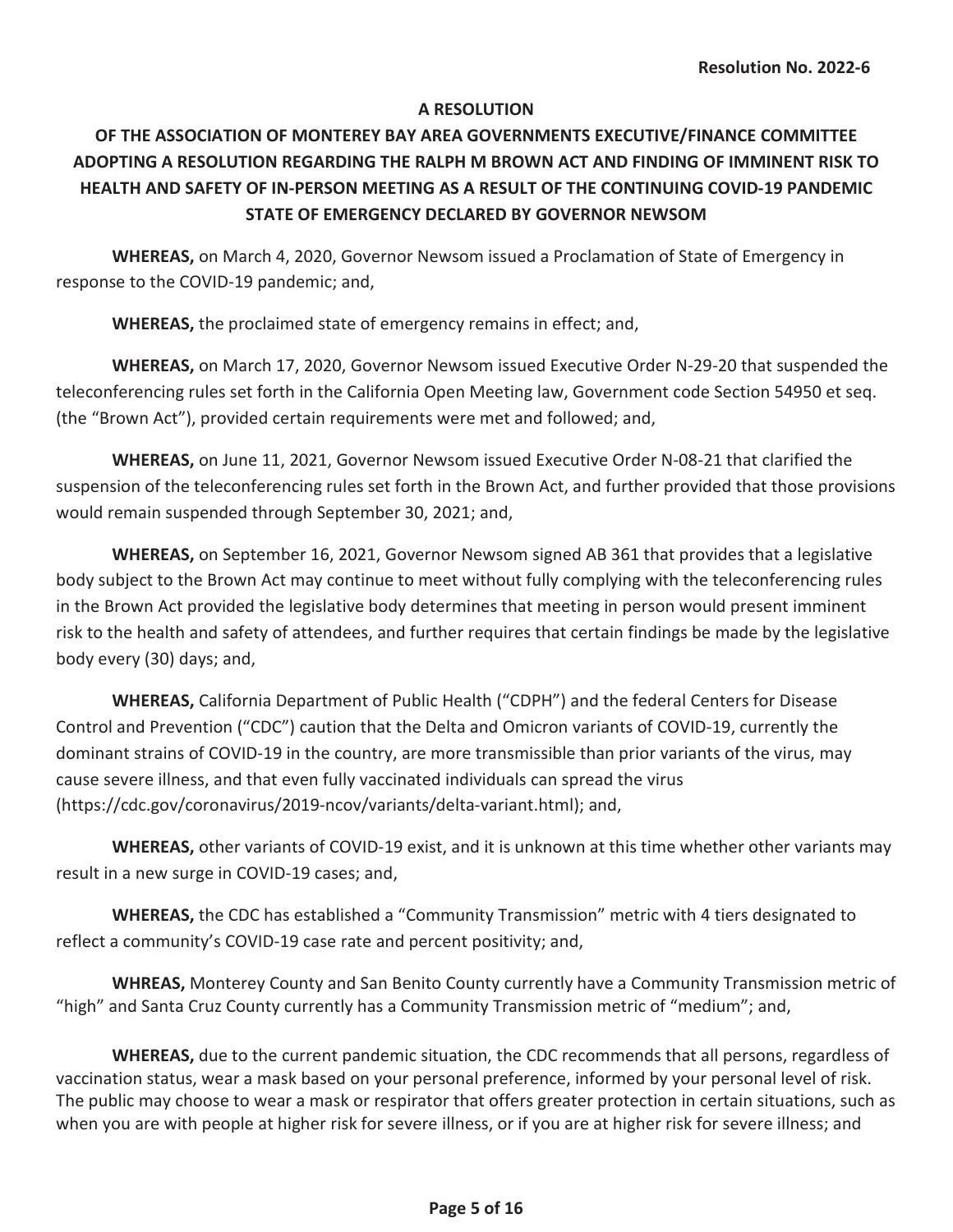**WHEREAS,** the Executive/Finance Committee for the Association of Monterey Bay Area Governments (AMBAG) is empowered to take actions necessary to protect public, health, welfare and safety within the region; and,

**WHEREAS,** AMBAG has an important governmental interest in protecting the health, safety and welfare of those who participate in meetings of AMBAG's various legislative bodies subject to the Brown Act; and,

**WHEREAS,** in the interest of the public health and safety, as affected by the emergency cause by the spread of COVID-19, the AMBAG Executive/Finance Committee deems it necessary to find that meeting in person for meetings of all AMBAG related legislative bodies as well as subcommittees of the board of Directors subject to the Ralph M. Brown Act, would present imminent risk to the health or safety of attendees, and thus intends to invoke the provisions of AB 361 related to teleconferencing as provided in subdivisions (e) of Government Code section 54953; and,

**WHEREAS,** all teleconference meetings of the AMBAG Board of Directors, AMBAG Executive/Finance Committee, as well as all subcommittees of the Board of Directors shall comply with the requirements to provide the public with access to meetings as prescribed in paragraph (2) of subdivision (e) of Government Code section 54953;

**NOW, THEREFORE, BE IT RESOLVED** that the AMBAG Executive/Finance Committee does hereby approve as follows:

- 1. The AMBAG Board of Directors finds that meeting in person for meeting of all AMBAG related legislative bodies subject to the Ralph M. Brown Act would present imminent risk to the health or safety of attendees.
- 2. This finding applies to all AMBAG related legislative bodies subject to the Brown Act, including but not limited to, the AMBAG Board of Directors meeting; the AMBAG Executive/Finance Committee; the RAPS, Inc. Board of Directors meeting, and any other standing committees.
- 3. Staff is directed to return to the Board of Directors no later than thirty (30) days after the adoption of this resolution, or by next Board of Directors meeting (whichever comes first), with an item for the Board to consider making the findings required by AB 361 in order to continue meeting under its provisions.
- 4. The AMBAG Executive Director and AMBAG Counsel are directed to take such other necessary or appropriate actions to implement the intent and purposes of this resolution.

PASSED AND ADOPTED this 15<sup>th</sup> day of June 2022.

Kristen Brown, President

Maura F. Twomey, Executive Director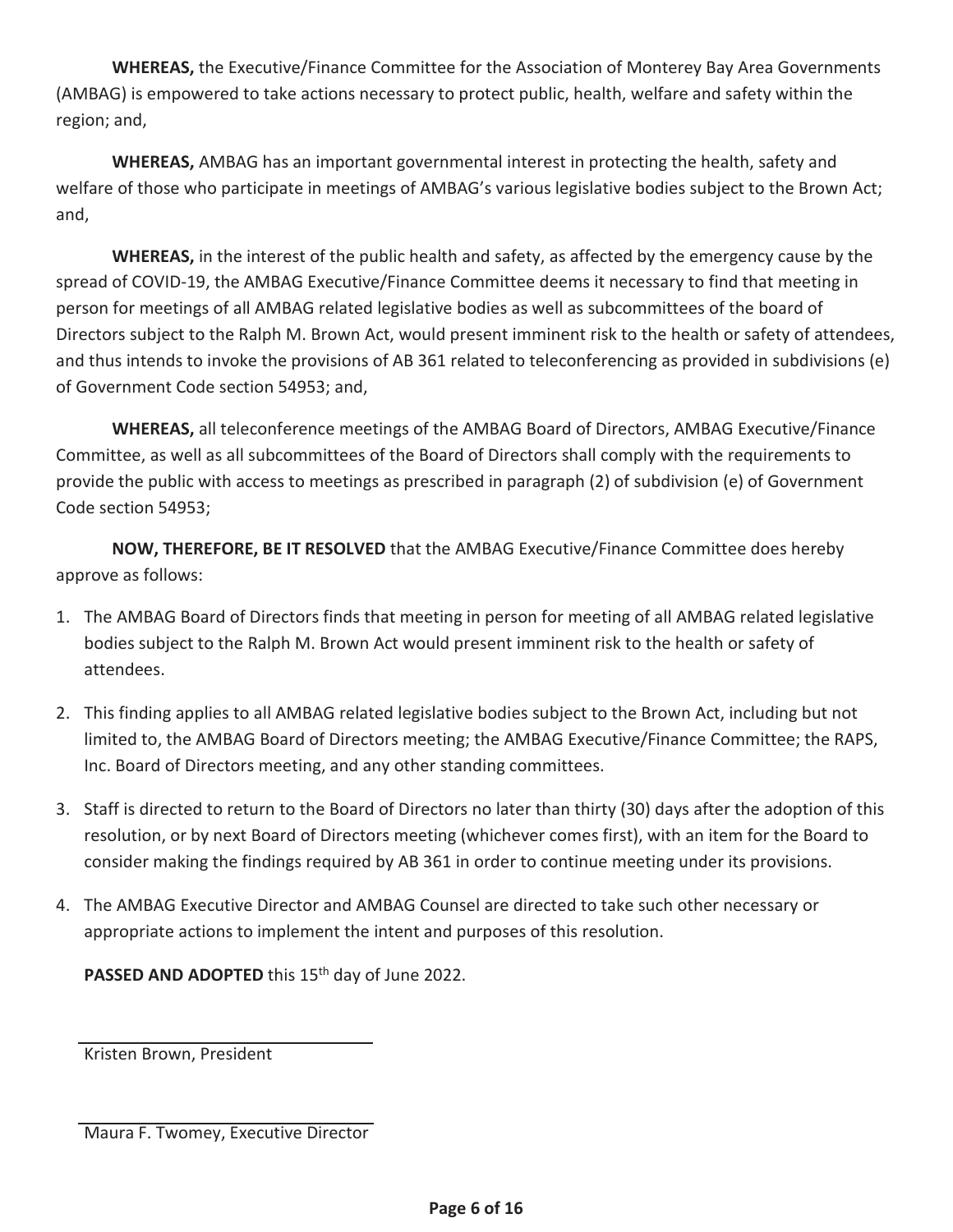#### **AMBAG Check Register March 2022**

| Date             | <b>Check Number</b> | Name                                 | Description                                                                               | Amount     |
|------------------|---------------------|--------------------------------------|-------------------------------------------------------------------------------------------|------------|
| 03/30/2022 1083  |                     | REAP - City of Gonzales (WE 344)     | Gonzales - REAP PROJECT - Q2 FY2021-22                                                    | 16,888.55  |
| 03/30/2022 1084  |                     | REAP - City of Morro Bay (WE 344)    | Morro Bay - REAP PROJECT - Q2 FY2021-22                                                   | 20,152.50  |
| 03/30/2022 1085  |                     | REAP - City of Santa Cruz (WE 344)   | Citty of Santa Cruz - REAP PROJECT - Q2 FY2021-22                                         | 82,877.84  |
| 03/30/2022 1086  |                     | REAP - City of Solvang (WE 344)      | City of Solvang - REAP PROJECT - Q1 FY2021-22                                             | 4,000.00   |
| 03/30/2022 1087  |                     | REAP - County of Monterey (WE 344)   | County of Monterey - REAP PROJECT - Q2 FY2021-22                                          | 3,221.38   |
| 03/10/2022 29967 |                     | BOD - Alexis Garcia-Arrazola         | BOD Meeting 3/9/22                                                                        | 50.00      |
| 03/10/2022 29968 |                     | BOD - Anna Velazquez                 | BOD Meeting 3/9/22                                                                        | 50.00      |
| 03/10/2022 29969 |                     | <b>BOD - Betsy Dirks</b>             | BOD Meeting 3/9/22                                                                        | 50.00      |
| 03/10/2022 29970 |                     | <b>BOD - Carlos Victoria</b>         | BOD Meeting 3/9/22                                                                        | 50.00      |
| 03/10/2022 29971 |                     | <b>BOD - Derek Timm</b>              | BOD Meeting 3/9/22                                                                        | 50.00      |
| 03/10/2022 29972 |                     | BOD - Ed Smith                       | BOD Meeting 3/9/22                                                                        | 50.00      |
| 03/10/2022 29973 |                     | <b>BOD</b> - Greg Caput              | BOD Meeting 3/9/22                                                                        | 50.00      |
| 03/10/2022 29974 |                     | BOD - John Freeman                   | BOD Meeting 3/9/22                                                                        | 50.00      |
| 03/10/2022 29975 |                     | <b>BOD - John Phillips</b>           | BOD Meeting 3/9/22                                                                        | 50.00      |
| 03/10/2022 29976 |                     | <b>BOD - Justin Cummings</b>         | BOD Meeting 3/9/22                                                                        | 50.00      |
| 03/10/2022 29977 |                     | <b>BOD - Karen Ferlito</b>           | BOD Meeting 3/9/22                                                                        | 50.00      |
| 03/10/2022 29978 |                     | BOD - Kim Shirley                    | BOD Meeting 3/9/22                                                                        | 50.00      |
| 03/10/2022 29979 |                     | <b>BOD - Kristen Brown</b>           | BOD Meeting 3/9/22                                                                        | 50.00      |
| 03/10/2022 29980 |                     | <b>BOD</b> - Lance Walker            | BOD Meeting 3/9/22                                                                        | 50.00      |
| 03/10/2022 29981 |                     | <b>BOD</b> - Lisa Berkley            | BOD Meeting 3/9/22                                                                        | 50.00      |
| 03/10/2022 29982 |                     | <b>BOD - Lowell Hurst</b>            | BOD Meeting 3/9/22                                                                        | 50.00      |
| 03/10/2022 29983 |                     | <b>BOD - Manu Koenig</b>             | BOD Meeting 3/9/22                                                                        | 50.00      |
| 03/10/2022 29984 |                     | <b>BOD - Mary Adams</b>              | BOD Meeting 3/9/22                                                                        | 50.00      |
| 03/10/2022 29985 |                     | BOD - Mary Ann Carbone               | BOD Meeting 3/9/22                                                                        | 50.00      |
| 03/10/2022 29986 |                     | <b>BOD - Rick Perez</b>              | BOD Meeting 3/9/22                                                                        | 50.00      |
| 03/10/2022 29987 |                     | <b>BOD - Scott Funk</b>              | BOD Meeting 3/9/22                                                                        | 50.00      |
| 03/10/2022 29988 |                     | <b>BOD - Steve McShane</b>           | BOD Meeting 3/9/22                                                                        | 50.00      |
| 03/10/2022 29989 |                     | CA Marine Sanctuary Foundation       | Annual Membership Dues for Central Coast Climate Collaborative (4C) April 2022-April 2023 | 250.00     |
| 03/10/2022 29990 |                     | Caliper Corporation - RTDM           | RTDM Technical Support Services for January 2022                                          | 382.50     |
| 03/10/2022 29991 |                     | Caltronics Business Systems, Inc.    | Copier Usage Bill for 1/22/22 - 2/21/22                                                   | 128.52     |
| 03/10/2022 29992 |                     | Iron Mountain, Inc.                  | Offsite Document Storage for February 2022                                                | 135.36     |
| 03/10/2022 29993 |                     | Monterey Computer Corporation, Inc.  | IT Support Services for March 2022                                                        | 1,333.00   |
| 03/10/2022 29993 |                     | Monterey Computer Corporation, Inc.  | MS Office 365 Software & License Subscription - March 2022                                | 311.10     |
| 03/10/2022 29993 |                     | Monterey Computer Corporation, Inc.  | Offsite Real-Time Dynamic Remote Server Services for March 2022                           | 792.00     |
| 03/10/2022 29994 |                     | Planeteria Media                     | Website Development and Maintenance - February 2022                                       | 400.00     |
| 03/10/2022 29995 |                     | Rincon Consultants, Inc.             | 2045 MTP/SCS/RTP - EIR Services for Period 1/1/22 - 1/31/22                               | 11,447.75  |
| 03/10/2022 29996 |                     | U.S. Postal Service PO Box 2453 Fees | 1-Year Renewal for PO Box 2453 (March 2022 - March 2023)                                  | 166.00     |
| 03/10/2022 29997 |                     | VISA Mechanics Bank - 3667           | Storage, Travel, Event Registration, Supplies                                             | 1,771.51   |
| 03/10/2022 29998 |                     | Visa Mechanics Bank - 4089           | Supplies, Printing, Subscriptions                                                         | 2,026.37   |
| 03/15/2022 EFT   |                     | Pachex, Inc.                         | Net Payroll and Related Expenses for Period Ending 3/15/22                                | 112,798.23 |
| 03/18/2022 EFT   |                     | AT&T (FAX Line)                      | Fax Line Billed in Advance From 3/02/22 - 4/01/22                                         | 142.28     |
| 03/30/2022 29999 |                     | AT&T (Silver Cloud VoIP 2019)        | Monthly Charges for VoIP Lines (Main Line, Staff Lines) and Fiber MIS - 3/11/22 - 4/10/22 | 531.38     |
| 03/30/2022 30000 |                     | <b>Bay Mobile Services</b>           | Wash AMBAG Prius & Leaf Onsite - March 2021                                               | 80.00      |

**Page 7 of 16**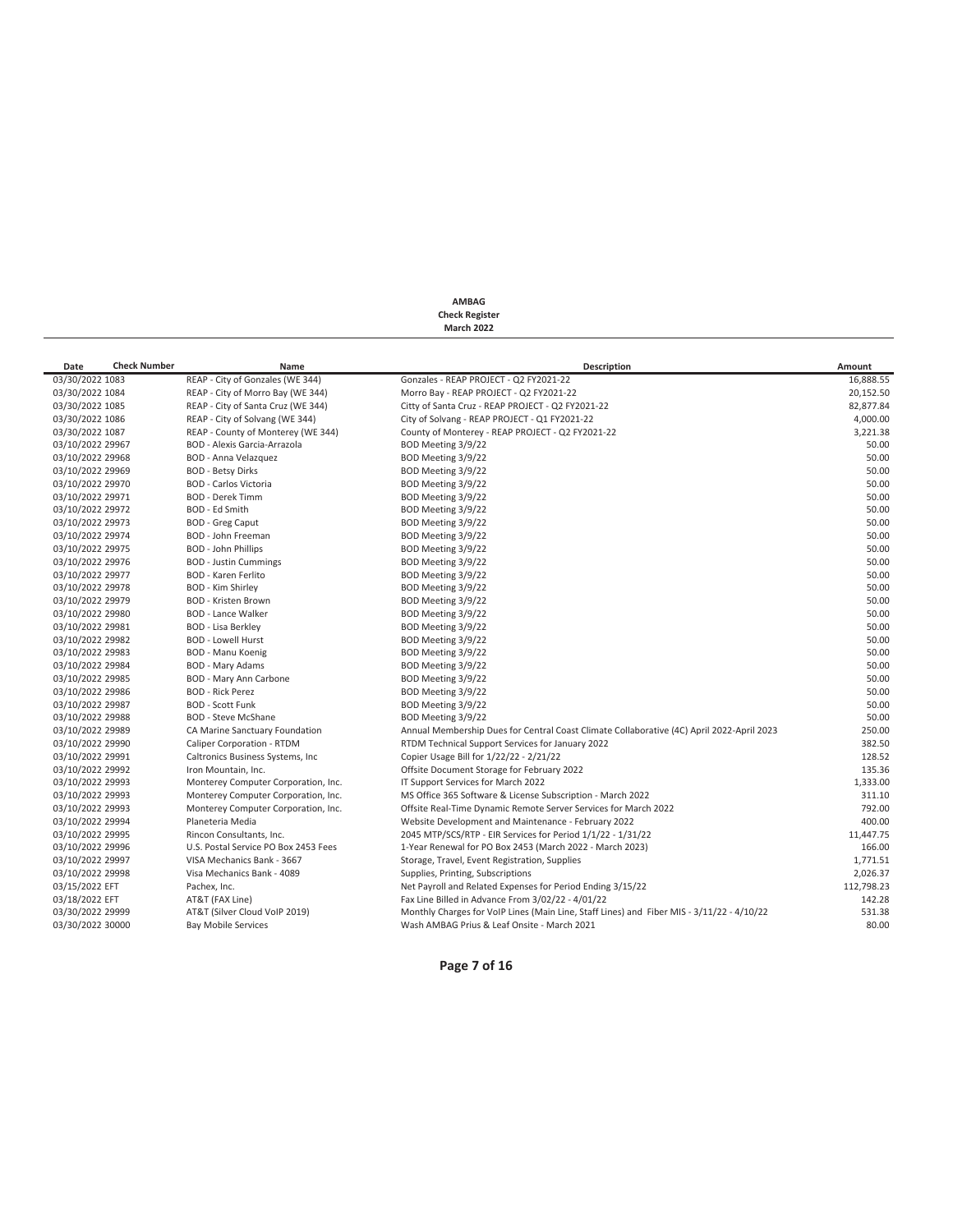| Date             | <b>Check Number</b> | Name                                | Description                                                              | Amount     |
|------------------|---------------------|-------------------------------------|--------------------------------------------------------------------------|------------|
| 03/30/2022 30001 |                     | CALCOG                              | Regional Govenrment Equity Training Series                               | 1,400.00   |
| 03/30/2022 30002 |                     | <b>Caliper Corporation</b>          | TransCAD Software License Renewal 2022-2023. Serial #TCS-491-PST-790-MTS | 1,500.00   |
| 03/30/2022 30003 |                     | Caltronics Business Systems, Inc.   | Copier Usage Bill for 2/22/22 - 3/21/22                                  | 130.54     |
| 03/30/2022 30004 |                     | Comcast - Monterey                  | High Speed Internet for 03/22/2022 - 04/21/2022                          | 501.09     |
| 03/30/2022 30005 |                     | Costco Wholesale Membership         | May 2022-2023 Membership Renewal                                         | 60.00      |
| 03/30/2022 30007 |                     | Iron Mountain, Inc.                 | Offsite Document Storage for March 2022                                  | 135.36     |
| 03/30/2022 30009 |                     | Monterey Bay Air Resources District | April 2022 Rent                                                          | 5,968.00   |
| 03/30/2022 30010 |                     | Perry and Freeman                   | Legal Services for April 2022                                            | 1,125.00   |
| 03/30/2022 30011 |                     | Population Reference Bureau (PRB)   | Forecast Related Services Completed in October 2021 & February 2022      | 12,431.46  |
| 03/30/2022 30012 |                     | Staples Credit Plan, Inc.           | Office Supplies                                                          | 251.92     |
| 03/30/2022 30013 |                     | The Sohagi Law Group                | Legal Services 2045 MTP/SCS through 2/28/22                              | 2,885.00   |
| 03/30/2022 30014 |                     | Verizon Wireless, Inc.              | Broadband Account for Broadband Devices and iPads New Plan               | 235.34     |
| 03/31/2022 EFT   |                     | Pachex. Inc.                        | Net Payroll and Related Expenses for Period Ending 3/31/22               | 75.732.18  |
| 03/31/2022 EFT   |                     | Mechanics (Rabobank)                | Processing Fees for LOC Renewal                                          | 250.00     |
|                  |                     |                                     | Total                                                                    | 363,542.16 |

**Page 8 of 16**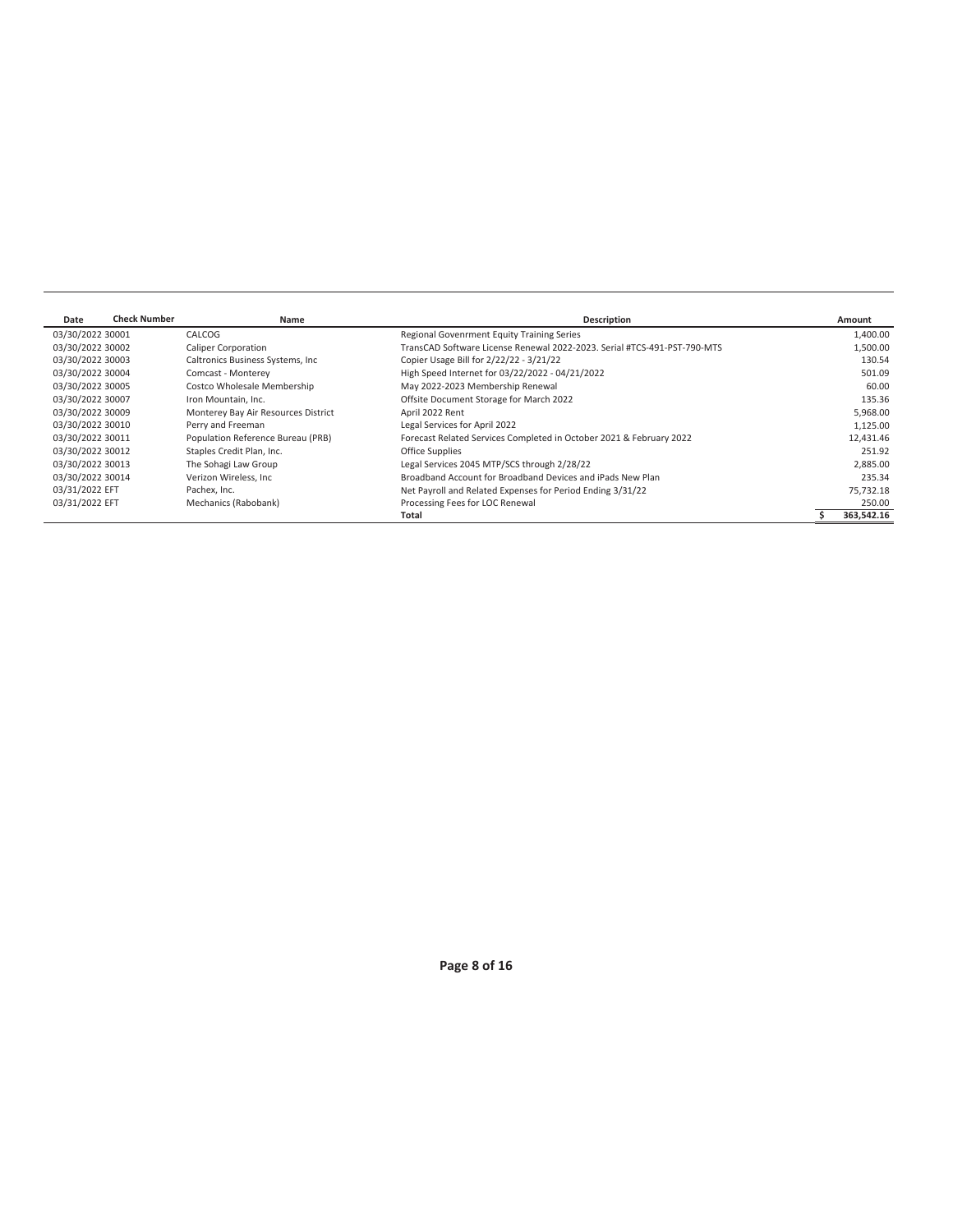#### **AMBAG A/R Aging Detail As of March 31, 2022**

| <b>Num</b><br>Date           | Name                                              | Memo                                               | Due Date   | Aging | Open Balance    | Paid       |
|------------------------------|---------------------------------------------------|----------------------------------------------------|------------|-------|-----------------|------------|
|                              | 03/31/2022 4205 CA Department of Housing (HCD)    | ALL AMBAG                                          | 03/31/2022 |       | 6,546.42 PAID   |            |
|                              | 03/31/2022 4206 CA Department of Housing (HCD)    | ALL AMBAG                                          | 03/31/2022 |       | 21,376.94 PAID  |            |
|                              | 03/31/2022 4207 CA Department of Housing (HCD)    | ALL AMBAG                                          | 03/31/2022 |       | 9,319.78 PAID   |            |
|                              | 03/31/2022 4213 San Benito Council of Governments | ALL AMBAG                                          | 03/31/2022 |       | 32.96 PAID      |            |
| 03/31/2022 4216 RAPS A/R     |                                                   | ALL AMBAG                                          | 03/31/2022 |       | 4,285.63        |            |
| 03/31/2022 4217 RAPS A/R     |                                                   | ALL AMBAG                                          | 03/31/2022 |       | 1,826.70        |            |
| 03/31/2022 4218 RAPS A/R     |                                                   | ALL AMBAG                                          | 03/31/2022 |       | 1,003.23        |            |
|                              | 03/31/2022 4165 GHG Inventories (WE 331)          | ALL AMBAG (ACCRUAL ONLY)                           | 04/30/2022 |       | 15,977.93       |            |
|                              | 03/31/2022 4210 SJVCEO - CCEW (WE 332)            | ALL AMBAG                                          | 04/30/2022 |       | 1,980.00        |            |
| 03/31/2022 4214 Caltrans, D5 |                                                   | Rincon \$8,075.00, Caliper \$675.00 (ACCRUAL ONLY) | 04/30/2022 |       | 189,778.38      |            |
|                              | 01/31/2022 4197 SJVCEO - CCEW (WE 332)            | ALL AMBAG                                          | 03/02/2022 | 29    | 3,300.00 PAID   |            |
|                              | 02/28/2022 4202 SJVCEO - CCEW (WE 332)            | ALL AMBAG                                          | 03/30/2022 | 1     | 3,300.00 PAID   |            |
| 02/28/2022 4209 Caltrans, D5 |                                                   | Rincon, \$31,822.25, Caliper \$3,697.50            | 03/30/2022 |       | 234,123.72 PAID |            |
|                              | 02/28/2022 4208 San Benito Council of Governments | ALL AMBAG                                          | 02/28/2022 | 31    |                 | 65.92 PAID |
| 02/28/2022 4211 RAPS A/R     |                                                   | ALL AMBAG                                          | 02/28/2022 | 31    | 5,006.94 PAID   |            |
| 02/28/2022 4212 RAPS A/R     |                                                   | ALL AMBAG                                          | 02/28/2022 | 31    | 1,481.89 PAID   |            |
| 01/01/2022 4188 SCCRTC.      |                                                   | ALL AMBAG                                          | 01/01/2022 | 89    | 30,000.00 PAID  |            |
|                              |                                                   | Net AMBAG Receivables                              |            |       | 529,406.44      |            |

**PAID** Reflects payments received subsequent to March 31, 2022.

**Page 9 of 16**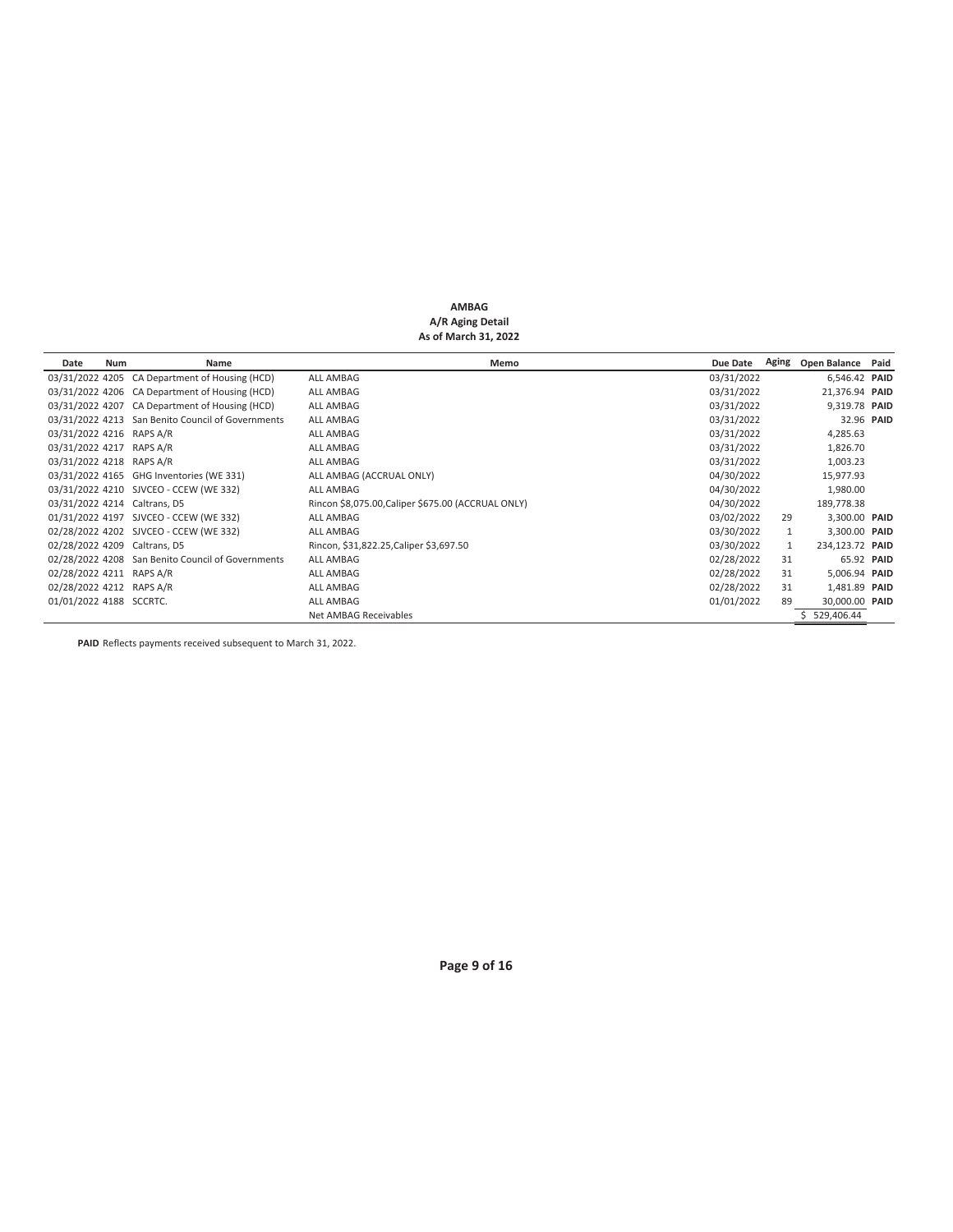# **THIS PAGE** *IS INTENTIONALLY* **BLANK**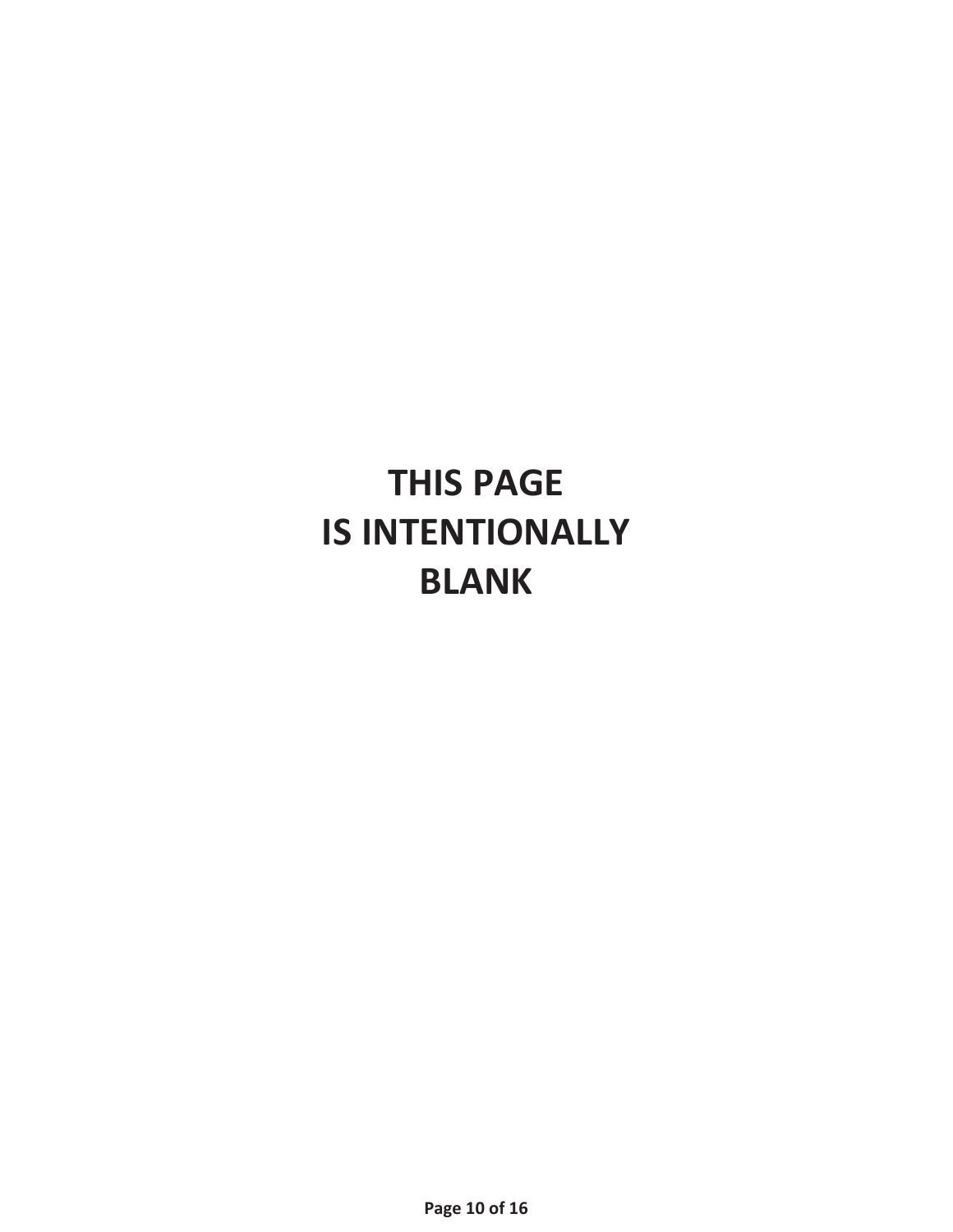

## **MEMORANDUM**

| TO:                    | <b>AMBAG Executive/Finance Committee</b>                     |
|------------------------|--------------------------------------------------------------|
| <b>FROM:</b>           | <b>Maura F. Twomey, Executive Director</b>                   |
| <b>RECOMMENDED BY:</b> | <b>Errol Osteraa, Director of Finance and Administration</b> |
| <b>SUBJECT:</b>        | <b>Financial Update Report</b>                               |
| <b>MEETING DATE:</b>   | June 15, 2022                                                |

## **RECOMMENDATION:**

Staff recommends that the Executive/Finance Committee receive the Financial Update report.

## **BACKGROUND/ DISCUSSION:**

The enclosed financial reports are for the 2021-2022 Fiscal Year (FY) and are presented as a consent item. The attached reports contain the cumulative effect of operations through March 31, 2022, as well as a budget-to-actual comparison. Amounts in the Financial Update Report are unaudited.

## **FINANCIAL IMPACT:**

The Balance Sheet for March 31, 2022, reflects a cash balance of \$2,849,903.05. The accounts receivable balance is \$529,406.44, while the current liabilities balance is \$661,482.96. AMBAG has sufficient current assets on hand to pay all known current obligations.

AMBAG's Balance Sheet as of March 31, 2022, reflects a positive Net Position of \$26,350.42. This is due to the Profit and Loss Statement reflecting an excess of revenue over expense of \$181,034.33. Changes in Net Position are to be expected throughout the fiscal year (FY), particularly at the beginning due to collection of member dues which are received in July and the timing of various year-end adjustments required after our financial audit.

## **Planning Excellence!**

P.O. Box 2453 Seaside, CA 93955-2453 [ph] 831.883.3750 [fax] 831.883.3755 http://www.ambag.org info@ambag.org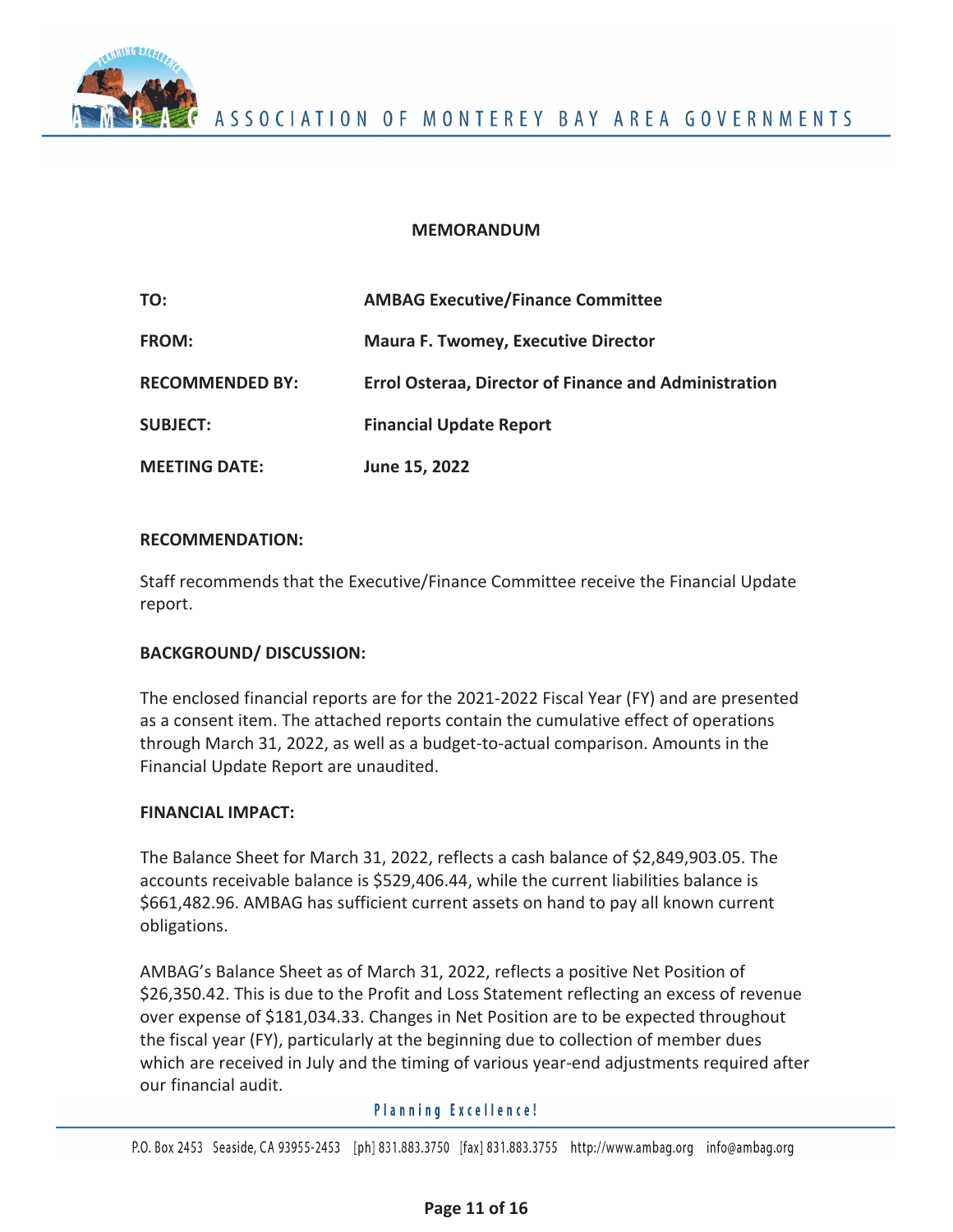The following table highlights key Budget to Actual financial data:

| <b>Expenditures</b>         |    | <b>Budget Through March 2022</b> |    | <b>Actual Through March 2022</b> |    | <b>Difference</b> |
|-----------------------------|----|----------------------------------|----|----------------------------------|----|-------------------|
| Salaries & Fringe Benefits  | \$ | 1,836,191.00                     | \$ | 1,654,413.06                     | \$ | 181,777.94        |
| Professional Services       | \$ | 5,700,797.00                     | \$ | 1,680,625.79                     | \$ | 4,020,171.21      |
| Lease/Rentals               | \$ | 68,250.00                        | Ś  | 60,885.75                        | \$ | 7,364.25          |
| Communications              | \$ | 18,600.00                        | Ŝ. | 13,233.55                        | \$ | 5,366.45          |
| Supplies                    | \$ | 83,550.00                        | Ś  | 15,456.71                        | \$ | 68,093.29         |
| Printing                    | \$ | 12,525.00                        | Ś  | 1,875.18                         | Ŝ. | 10,649.82         |
| Travel                      | \$ | 52,650.00                        | \$ | 1,354.38                         | Ś  | 51,295.62         |
| Other Charges               | Ś  | 257,279.00                       | Ś  | 279,858.77                       | Ŝ  | (22, 579.77)      |
| Total                       |    | 8,029,841.00                     |    | 3,707,703.19                     |    | 4,322,138.81      |
| Revenue                     |    |                                  |    |                                  |    |                   |
| Federal/State/Local Revenue | \$ | 8,073,497.00                     | \$ | 3,888,737.52                     | \$ | 4,184,759.48      |

## **Budget to Actual Financial Highlights For Period July 1, 2021 through March 31, 2022**

Note: AMBAG is projecting a surplus, therefore budgeted revenues do not equal expenses.

## **Revenues/Expenses (Budget to Actual Comparison):**

The budget reflects a linear programming of funds while actual work is contingent on various factors. Therefore, during the fiscal year there will be fluctuations from budgetto-actual.

Professional Services are under budget primarily due to the timing of work on projects performed by contractors. Work is progressing on the 2045 Metropolitan Transportation Plan/Sustainable Communities Strategy (MTP/SCS). This work is not performed in a linear fashion while the budget reflects linear programming. In addition, the Regional Early Action Planning Housing Program (REAP) provides \$7,931,330 in funding of which a large portion will pass through to partner agencies. It is in its early stages.

Since AMBAG funding is primarily on a reimbursement basis, any deviation in expenditure also results in a corresponding deviation in revenue. Budget-to-actual revenue and expenditures are monitored regularly to analyze fiscal operations and propose amendments to the budget if needed.

## **COORDINATION:**

N/A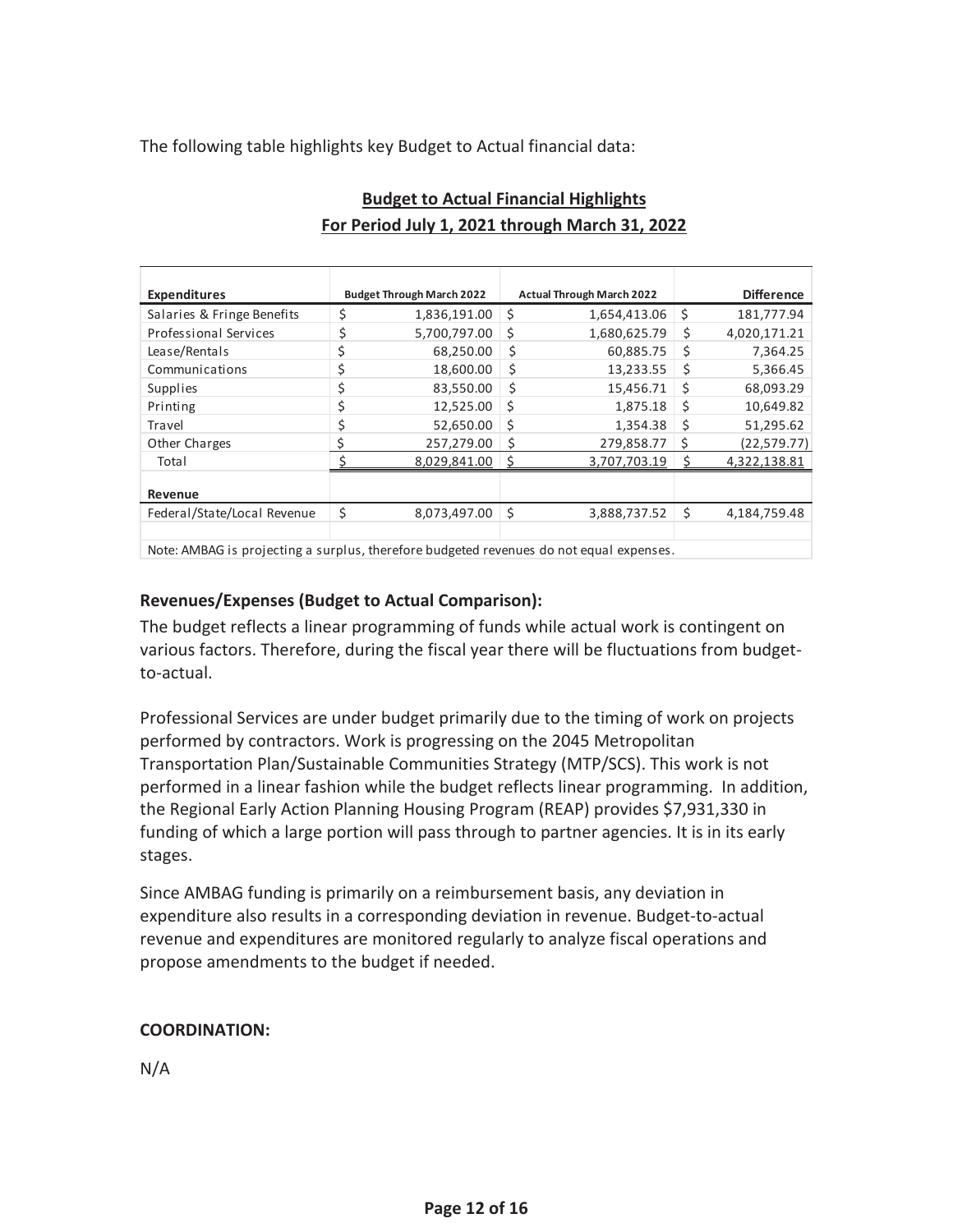## **ATTACHMENTS:**

- 1. Balance Sheet as of March 31, 2022
- 2. Profit and Loss: July 1, 2021 March 31, 2022
- 3. Cash Activity for April 2022

## **APPROVED BY:**

Mauront. Optimiz Maura F. Twomey, Executive Director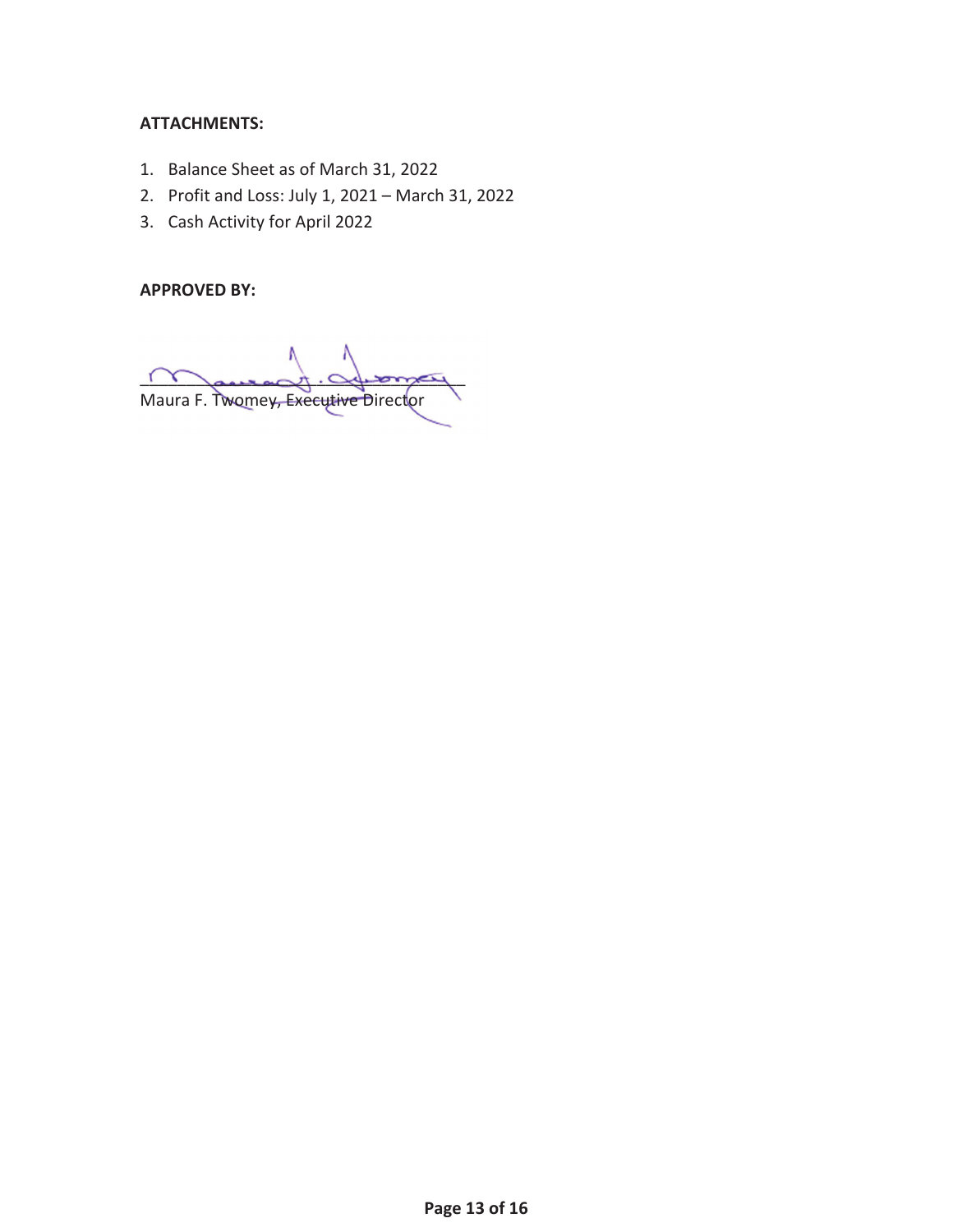#### **AMBAG Balance Sheet** - Attachment 1 **As of March 31, 2022**

|                                              | March 31, 2022 |                                             | March 31, 2022 |
|----------------------------------------------|----------------|---------------------------------------------|----------------|
| <b>Assets</b>                                |                | <b>Liabilities &amp; Net Position</b>       |                |
| <b>Current Assets</b>                        |                | <b>Liabilities</b>                          |                |
| <b>Cash and Cash Equivalents</b>             |                | <b>Current Liabilities</b>                  |                |
| <b>Mechanics Bank - Special Reserve</b>      | 300,649.37     | <b>Accounts Payable</b>                     | 525,654.82     |
| <b>Mechanics Bank - Checking</b>             | 432,032.26     | <b>Employee Benefits</b>                    | 135,828.14     |
| <b>Mechanics Bank - REAP Checking</b>        | 2,113,034.33   | <b>Mechanics Bank - Line of Credit</b>      | 0.00           |
| <b>Petty Cash</b>                            | 500.00         | <b>Total Current Liabilities</b>            | 661,482.96     |
| <b>LAIF Account</b>                          | 3,687.09       |                                             |                |
| <b>Total Cash and Cash Equivalents</b>       | 2,849,903.05   |                                             |                |
| <b>Accounts Receivable</b>                   |                | <b>Long-Term Liabilities</b>                |                |
| <b>Accounts Receivable</b>                   | 529,406.44     | <b>Deferred Inflows - Actuarial</b>         | 258,986.95     |
| <b>Total Accounts Receivable</b>             | 529,406.44     | <b>Net Pension Liability (GASB 68)</b>      | 1,888,153.69   |
|                                              |                | <b>OPEB Liability</b>                       | 398.04         |
| <b>Other Current Assets</b>                  |                | <b>Deferred Revenue</b>                     | 1,649,809.58   |
| Due from PRWFPA/RAPS                         | 120.00         | <b>Total Long-Term Liabilities</b>          | 3,797,348.26   |
| <b>Prepaid Items</b>                         | 11,212.45      |                                             |                |
| <b>Total Other Current Assets</b>            | 11,332.45      | <b>Total Liabilities</b>                    | 4,458,831.22   |
| <b>Total Current Assets</b>                  | 3,390,641.94   |                                             |                |
| <b>Long-Term Assets</b>                      |                |                                             |                |
| <b>Net OPEB Asset</b>                        | 96,473.00      |                                             |                |
| FY 2002-2003 Housing Mandate Receivable      | 82,186.00      |                                             |                |
| <b>Allowance for Doubtful Accounts</b>       | (16, 437.20)   |                                             |                |
| <b>Deferred Outflows - Actuarial</b>         | 533,833.49     |                                             |                |
| <b>Deferred Outflows - PERS Contribution</b> | 272,963.59     |                                             |                |
| <b>Total Long-Term Assets</b>                | 969,018.88     |                                             |                |
| <b>Capital Assets</b>                        |                | <b>Net Position</b>                         |                |
| <b>Capital Assets</b>                        | 319,089.93     | <b>Beginning Net Position</b>               | (154, 683.91)  |
| <b>Accumulated Depreciation</b>              | (193, 569.11)  | Net Income/(Loss)                           | 181,034.33     |
| <b>Total Capital Assets</b>                  | 125,520.82     | <b>Total Ending Net Position</b>            | 26,350.42      |
| <b>Total Assets</b>                          | 4,485,181.64   | <b>Total Liabilities &amp; Net Position</b> | 4,485,181.64   |

**Page 14 of 16**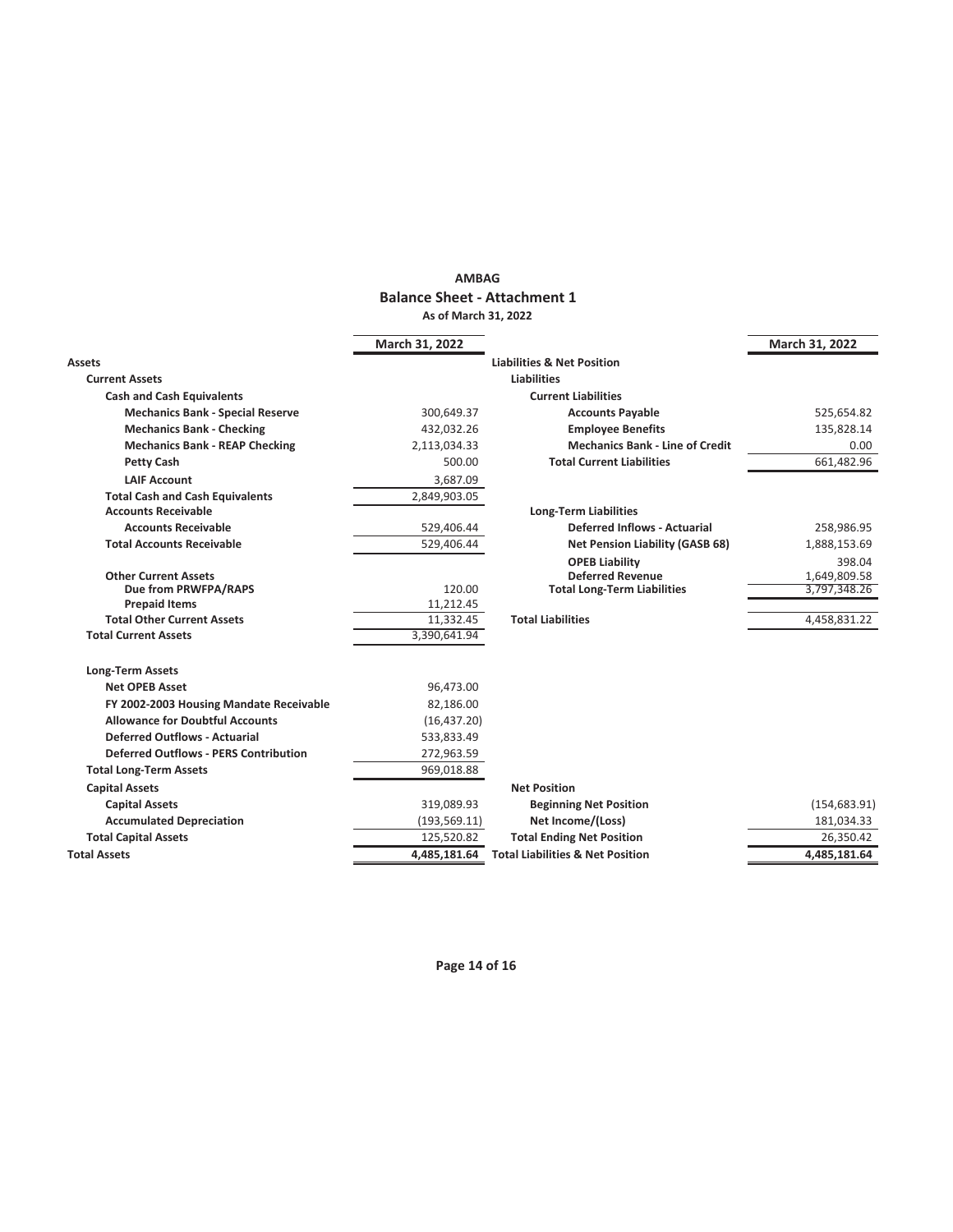#### **AMBAG Profit & Loss** - Attachment 2 **JulyͲ March 2022**

|                                                    | July - March 2022 | July - March 2022 |
|----------------------------------------------------|-------------------|-------------------|
| Income                                             |                   |                   |
| <b>AMBAG Revenue</b>                               |                   | 174,498.18        |
| <b>Cash Contributions</b>                          |                   | 246,678.67        |
| <b>Grant Revenue</b>                               |                   | 3,299,764.00      |
| <b>Non-Federal Local Match</b>                     |                   | 167,796.67        |
| <b>Total Income</b>                                |                   | 3,888,737.52      |
| <b>Expense</b>                                     |                   |                   |
| <b>Salaries</b>                                    |                   | 1,053,881.27      |
| <b>Fringe Benefits</b>                             |                   | 600,531.79        |
| <b>Professional Services</b>                       |                   | 1,680,625.79      |
| Lease/Rentals                                      |                   | 60,885.75         |
| <b>Communications</b>                              |                   | 13,233.55         |
| <b>Supplies</b>                                    |                   | 15,456.71         |
| <b>Printing</b>                                    |                   | 1,875.18          |
| <b>Travel</b>                                      |                   | 1,354.38          |
| <b>Other Charges:</b>                              |                   |                   |
| <b>BOD Allowances</b>                              | 9,350.00          |                   |
| <b>Workshops/Training</b>                          | 1,259.97          |                   |
| <b>GIS Licensing/CCJDC Support</b>                 | 13,608.00         |                   |
| <b>REAP Travel/Classes/Events</b>                  | 2,608.83          |                   |
| SB1/MTIP/MTP/SCS/OWP/Public Participation Expenses | 14,921.07         |                   |
| <b>Recruiting</b>                                  | 784.95            |                   |
| <b>Model Expenses</b>                              | 217.12            |                   |
| <b>Dues &amp; Subscriptions</b>                    | 16,039.26         |                   |
| <b>Depreciation Expense</b>                        | 24,644.08         |                   |
| <b>Maintenance/Utilities</b>                       | 576.81            |                   |
| Insurance                                          | 27,796.62         |                   |
| <b>Interest/Fees/Tax Expense</b>                   | 255.39            |                   |
| <b>Total Other Charges</b>                         |                   | 112,062.10        |
| <b>Non-Federal Local Match</b>                     |                   | 167,796.67        |
| <b>Total Expense</b>                               |                   | 3,707,703.19      |
| Net Income/(Loss)                                  |                   | 181,034.33        |

**Page 15 of 16**